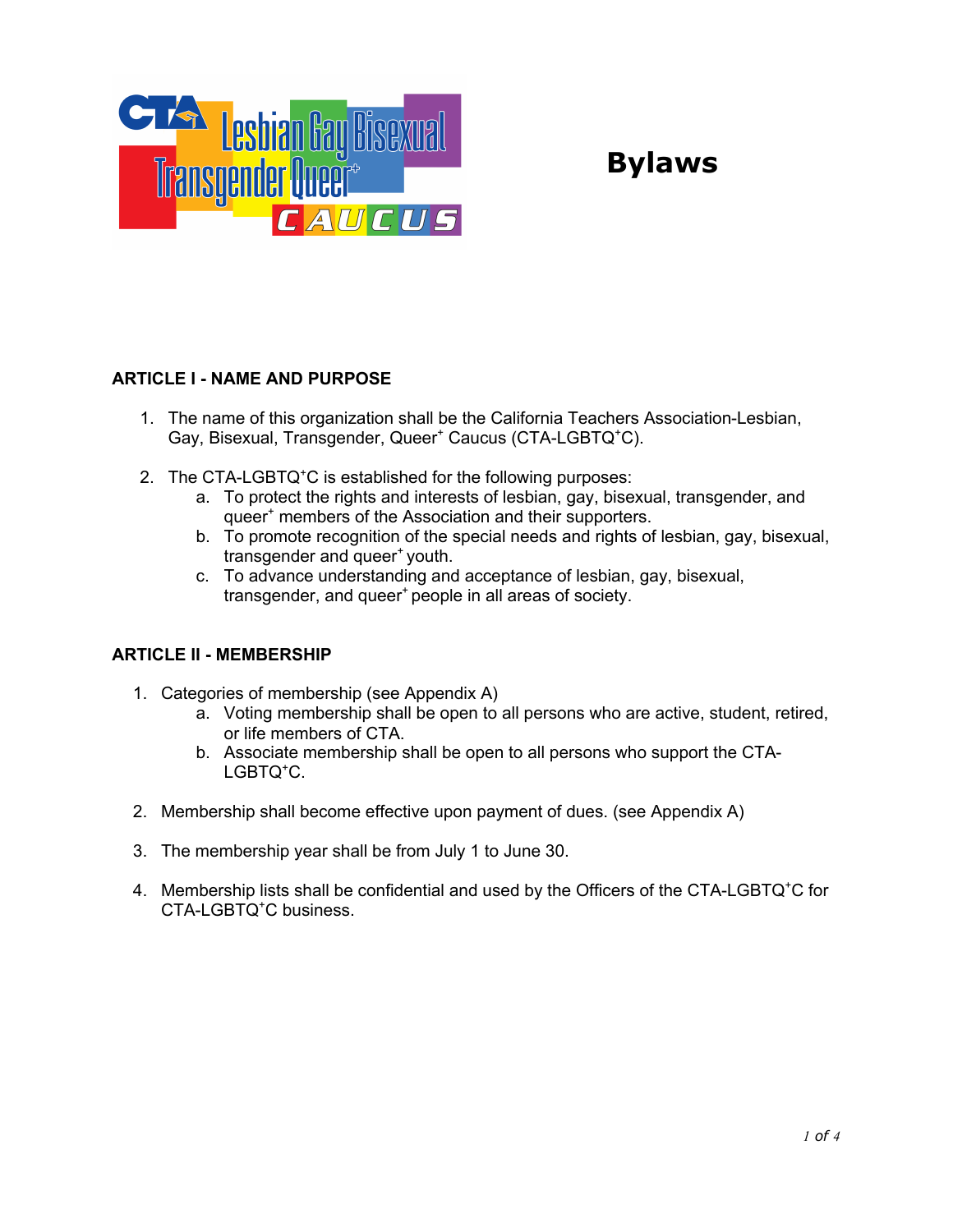## **ARTICLE III - OFFICERS**

- 1. The Officers shall be two (2) Co-Chairs (one male or non-binary and one female or nonbinary), a Secretary, and a Treasurer.
- 2. The Female or Non-Binary Co-Chair and the Treasurer shall be elected in odd numbered years. The Male or Non-Binary Co-Chair and the Secretary shall be elected in even numbered years.
- 3. The Co-Chairs shall call and preside at meetings and make committee appointments as necessary.
- 4. The Secretary shall record the minutes of each meeting, keep attendance records, and be responsible for keeping an accurate record of the Bylaws and Standing Rules.
- 5. The Treasurer shall receive and have custody of all funds collected by the CTA-LGBTQ<sup>+</sup>C, pay bills as authorized by the Co-Chairs, provide for an annual financial statement, and maintain accurate membership records.

## **ARTICLE IV - STEERING COMMITTEE**

- 1. The Steering Committee shall be composed of the Officers, one (1) Director-at-Large and, one (1) Ethnic Minority Director-at-Large and four (4) Regional Directors.
- 2. The Director-at-Large shall be elected for a two-year team in odd numbered years.
- 3. The Ethnic Minority Director shall be elected for a two-year term in even numbered years.
- 4. The Regional Directors shall be elected for a two-year term as follows: Region 1 and 3 in odd numbered years and Regions 2 and 4 in even numbered years.
- 5. The Student CTA (SCTA) Liaison will be selected each year according to SCTA procedures. The SCTA Liaison will serve a one-year term (July 1-June 30) on the CTA-LGBTQ<sup>+</sup>C Steering Committee.
- 6. The Steering Committee shall operate between State Council meetings and shall act as the governing board of the CTA-LGBTQ<sup>+</sup>C. In addition, the Steering Committee shall recommend an annual budget, recommend changes in the Bylaws as needed, and aid the Co-Chairs in preparing agendas.
- 7. Steering Committee members are expected to contribute a minimum of two articles for publication in the CTA-LGBTQ<sup>+</sup>C newsletter.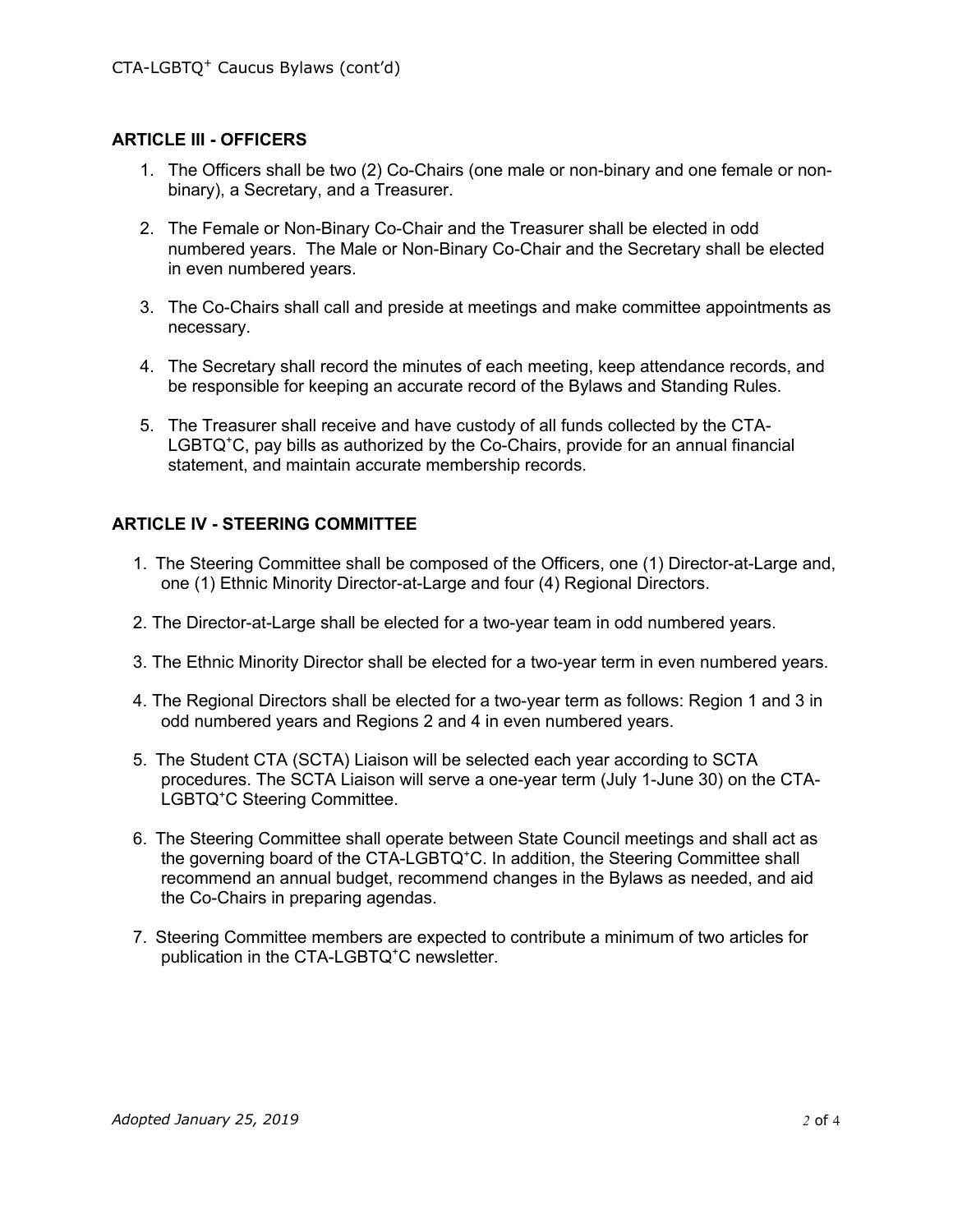## **ARTICLE V - STANDING COMMITTEES/TASK FORCES**

1. Standing Committees and Task Forces, and their chairs, shall be appointed by the CTA-LGBTQ<sup>+</sup>C Co-Chairs.

#### **ARTICLE VI - MEETINGS**

- 1. There shall be at least one (1) meeting of the CTA-LGBTQ<sup>+</sup>C at each CTA State Council meeting.
- 2. A quorum shall consist of the members present.

#### **ARTICLE VII- NOMINATIONS AND ELECTIONS**

- 1. Nomination and election of Officers shall be held at the last meeting of the CTA State Council of the school year under procedures established in the Standing Rules.
- 2. Candidates for office shall be Voting (Category A), dues-paying members of the CTA-LGBTQ<sup>+</sup>C.
- 3. Only Voting (Category A) dues-paying members shall be allowed to vote for officers.
- 4. Officers shall take office as the last order of business at the last meeting of the CTA-LGBTQ<sup>+</sup>C at the last CTA State Council meeting of the school year.

#### **ARTICLE VIII- VACANCIES**

1. If a vacancy occurs in any office, the CTA-LGBTQ<sup>+</sup>C Steering Committee may appoint a replacement until the last State Council meeting when the unexpired term will be filled by election.

#### **ARTICLE IX- FINANCE**

1. Dues for membership shall be established no later than the third CTA State Council meeting of the CTA-LGBTQ<sup>+</sup>C. There shall be a reduced rate for Student CTA members.

# **ARTICLE X- STANDING RULES**

1. In addition to the Bylaws, the CTA-LGBTQ<sup>+</sup>C shall be governed by such Standing Rules as the CTA-LGBTQ<sup>+</sup>C adopts.